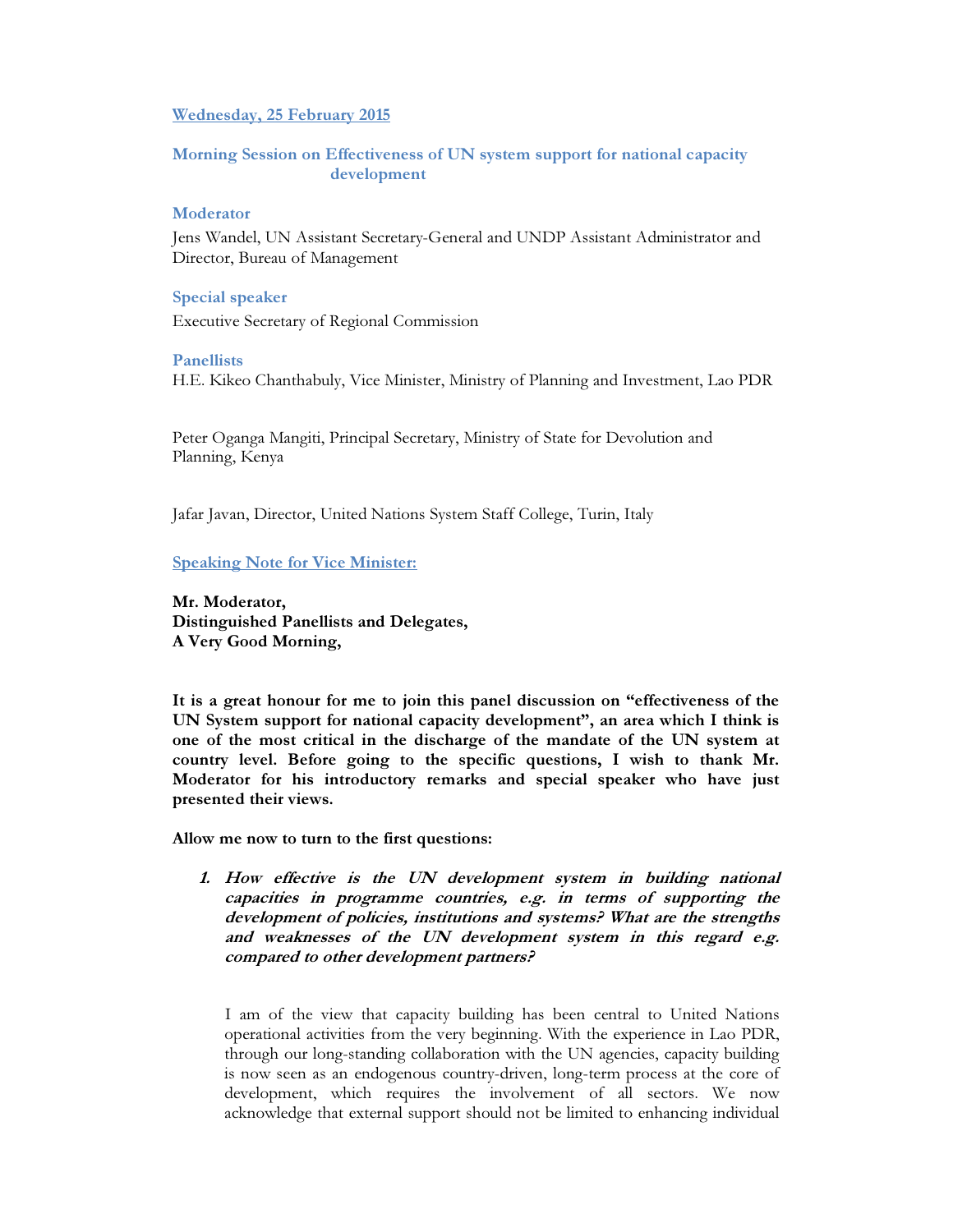skills but should also address institutional, organizational and social dimensions.

UN agencies in Lao PDR have made considerable progress in supporting and strengthening institutional, organizational and social dimensions of capacity building through the introduction of a results-based management approach by adopting common principles and a standard format for UNDAF results reporting. This in turn has been an effective tool in building national capacities. Many UN organizations have adopted Results-Based Management (RBM) or other results- based approaches, within the context of strategic programming orientations to improve programming management efficiency and effectiveness and enhance organizational learning and accountability for results. Although it is too soon to assess the impact of these approaches on UN organizations' activities at the country level, their introduction has generally helped enhancing the organizations internal planning coherence and has contributed to greater attention to performance measuring and monitoring from a narrow focus on processes and outputs delivery to outcomes, impact, and partnership. It has noted that success at the project and programme level could be translated into development results due to the fact that connection between organization activities and outputs and country's results should first be established to determine whether an organization is choosing its intervention strategically and is utilizing its comparative advantage effectively.

Also, attention of the UN agencies in Lao PDR is being paid to capacity building of local level institutions, which is becoming more important for development assistance, in line with decentralization as part of governance reforms. There are indications of increased demand for use of national/local capacities including the use of national volunteers as well as professionals, particularly in communitybased programmes.

Now on the second question:

## 2. What are the challenges in measuring both agency-specific and systemwide results and impact in capacity development delivered through operational activities of the UN system?

While the UN agencies have applied the results-based approaches for capacity development activities, main difficulties of implementation of results-based approaches include:

- Firstly, attribution of results: As performance assessment moves away from inputs to various levels of results (outputs and outcomes) along the causal chain of the logical framework, it is more difficult for organizations to credibly attribute results to their own activities particularly if the volume of invested organization resources in the country is modest compared to that of other development actors.
- Secondly, performance incentives: Performance measurement and incentives of current RBM systems continue to be focused on agencies' output delivery as planned for a specific programming cycle, rather than on the contributions that these outputs make to the achievement of sustainable country results and on the organizations' performance in relations to these. This leads to supply-driven rather than demand-driven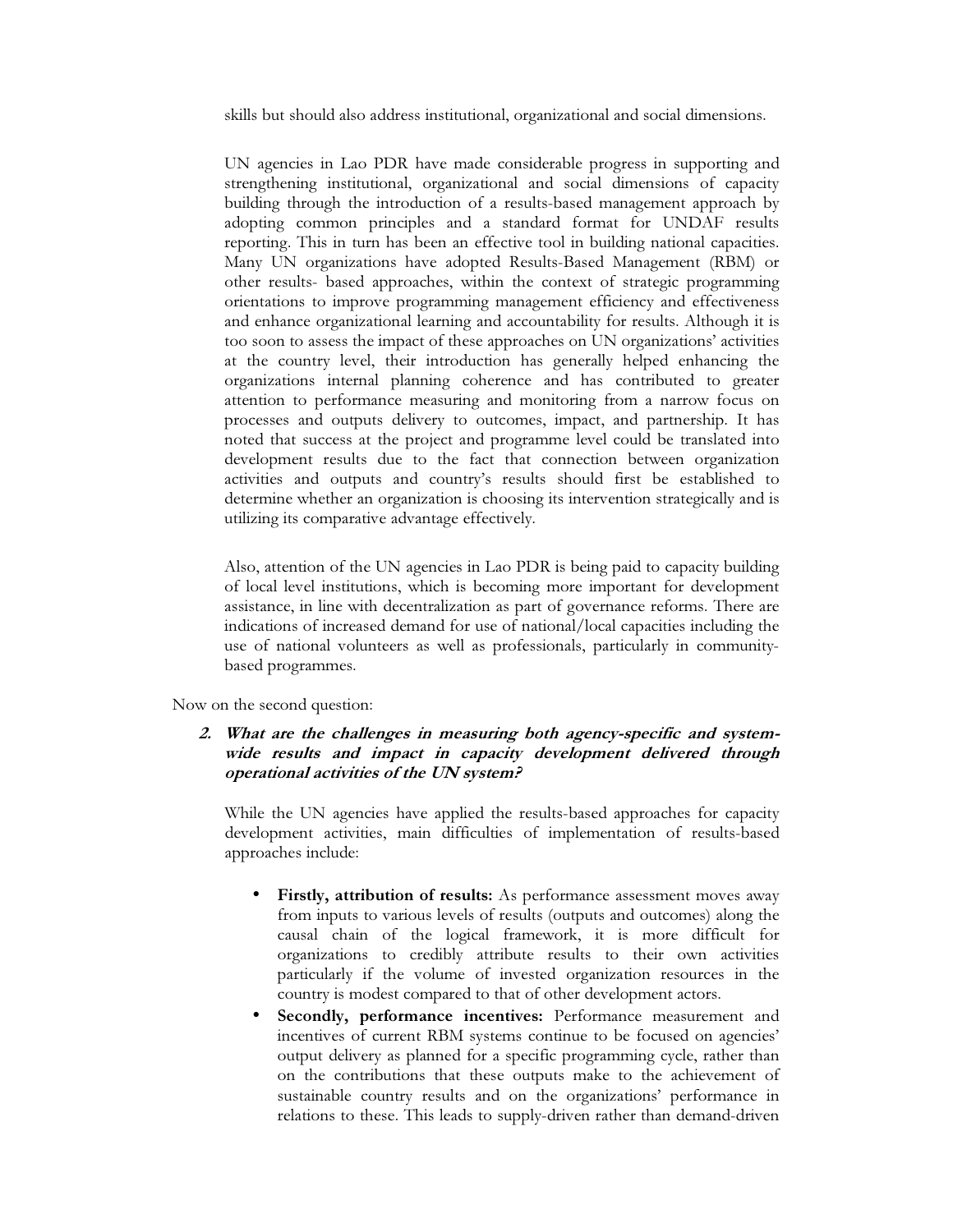decision making for programme management. More demand-driven approaches would lead to a better focus on the capacity building dimensions and recognize and address capacity and resource gaps both at the national and UN system level before programmes are implemented.

- Thirdly, harmonization of results-based approaches: Even though the focus on results is emphasized in most organizations and most of them have introduced results-based logical frameworks, there is still a great variety of definitions of effectiveness, objective and target, and of performance measurement systems. Organizations are at different stages of implementation, with, in general, a limited capacity to apply this approach at the country level and involve national partners.
- Lastly, data and statistics: The lack of available and accurate data and statistics is a significant hindrance to a more comprehensive use of results based approaches within the system and programme countries.

On the last question:

3. Is the current model of delivering operational activities of the UN development system at the country level sufficiently geared towards building national capacities and systems? If not, what are the main obstacles facing the UN development system in this regard? Do the delivery models of other development cooperation actors at the country level such as the regional and multilateral development banks and the bilateral donors provide valuable lessons from which the UN development system can learn in this regard? What could be the vision for the evolution of the national execution modality of UN development system entities in the post-2015 era?

Delivering operational activities of the UN development system at the country level sufficiently geared towards building national capacities and systems is basically about the capacity of the UN system to respond to evolving needs of recipient countries. The UN system's presence in the field and its adequacy have been addressed several times by the General Assembly in the past. Support to recipient countries by the UN system requires staff with technical skills in virtually all domains of human activity, as well as skills to assist in the formulation of national development policy, addressing multi-sectoral issues such as poverty reduction or gender mainstreaming. It requires also that UN staff be skilful in reconciling competing demands for programmes in a context of scarce resources.

Measures taken to enhance field-level capacity of the UN system in my opinion may include:

• First of all, the adequacy of the UN field presence is particularly affected by the quality of the staff mobilized as much as quantity. Towards the end of the 1990s and since then, many efforts have been made by UN organizations to better prepare their personnel to meet the changing demands placed on the system, in particular the need for greater coordination and to handle issues at